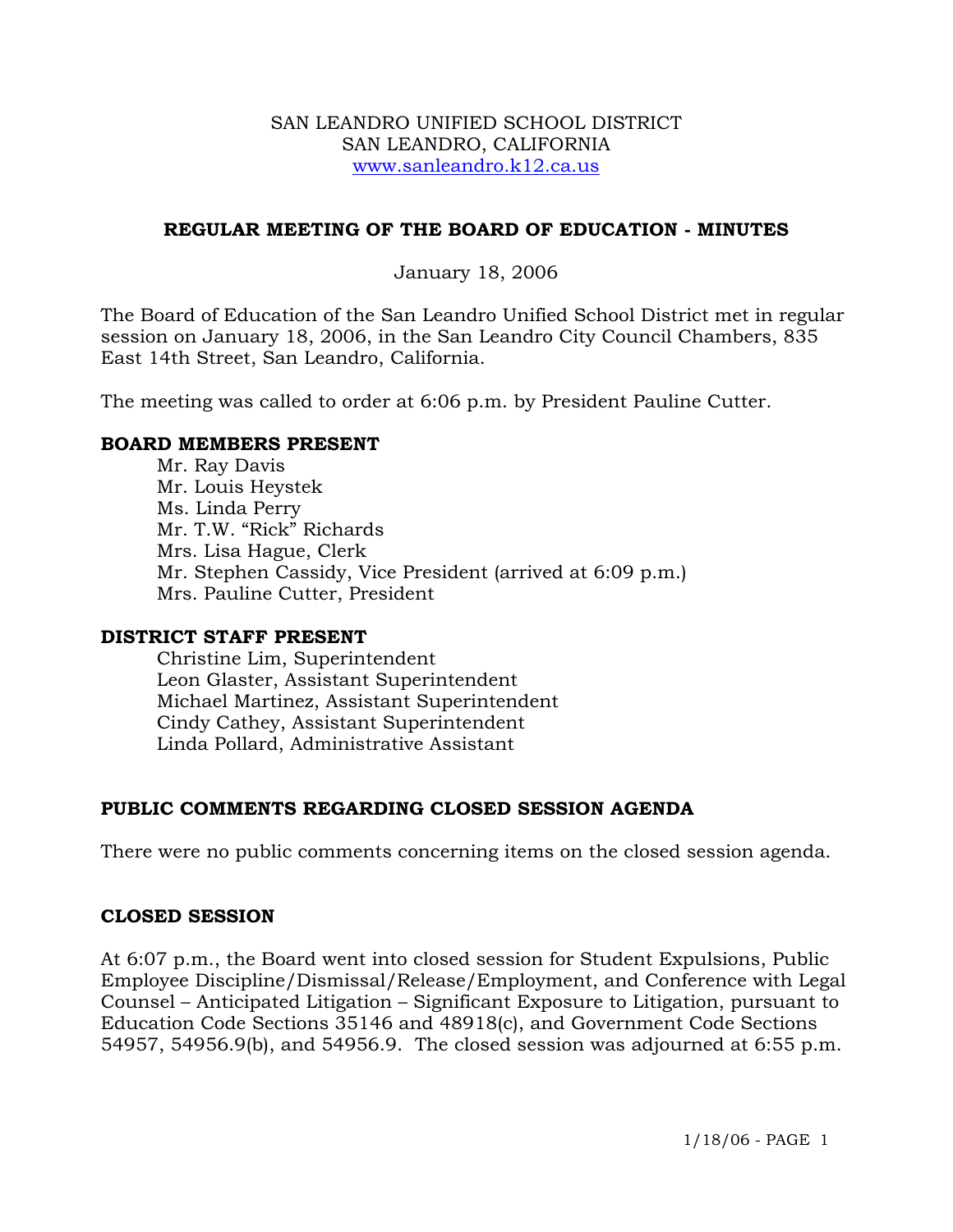The Board returned to open session at 7:12 p.m. with the Pledge of Allegiance to the Flag. President Cutter said the Board had been in closed session and the following action was taken:

On a motion by Trustee Richards and seconded by Trustee Perry, the Board accepted the terms and conditions of the settlement agreement with Employee #1002 by a 7-0 vote.

Mr. Davis requested that Conference Items 3.1-CF, 3.2-CF, and 3.3-CF be moved to the consent calendar.

# **APPROVAL OF AGENDA**

On a motion made by Mr. Davis and seconded by Mr. Richards, the Board approved the agenda for the regular meeting of January 18, 2006 by a 7-0 vote as amended.

**REPORTS** Student Representatives' Reports – San Leandro High School student representative, Alison Zhao, updated the Board on the activities at the high school including finals, a parent workshop presented by the counselors on how to fill out grant and Free Application for Federal Student Aid (FASFA) forms for college; senior's boat cruise; Beautification dates: February 4, and 25; auditions for the spring production of *Seussical*, based on the stories of Dr. Seuss, have taken place; many of the services clubs have been assisting at local crab feeds; upcoming soccer and basketball games; "Faculty of the Month" was World History teacher Beth Quaide and "Student of the Month" was Hoi-Fei Mok.

# **PRESENTATIONS**

- \* President Cutter and Trustee Richards presented a Certificate of Commendation to Latoya Hall, Eden Area Regional Occupational Program (ROP) "Student of the Month" for December 2005 for her work in the Business & Finance Academy.
- \* Karen Perez, District Employee Benefits Specialist, and Laurie Anderson from Keenan and Associates, the District's health insurance consultants, presented a recap of the process and negotiations that the District conducted to establish the current health insurance rates and future strategies to stabilize our employee health insurance plans.

 Ms. Perez explained that in order to address the issues related to the health insurance rate increases, they had been meeting with union presidents to discuss various short term and long term strategies to stabilize the situation. As a short term solution Keenan had put the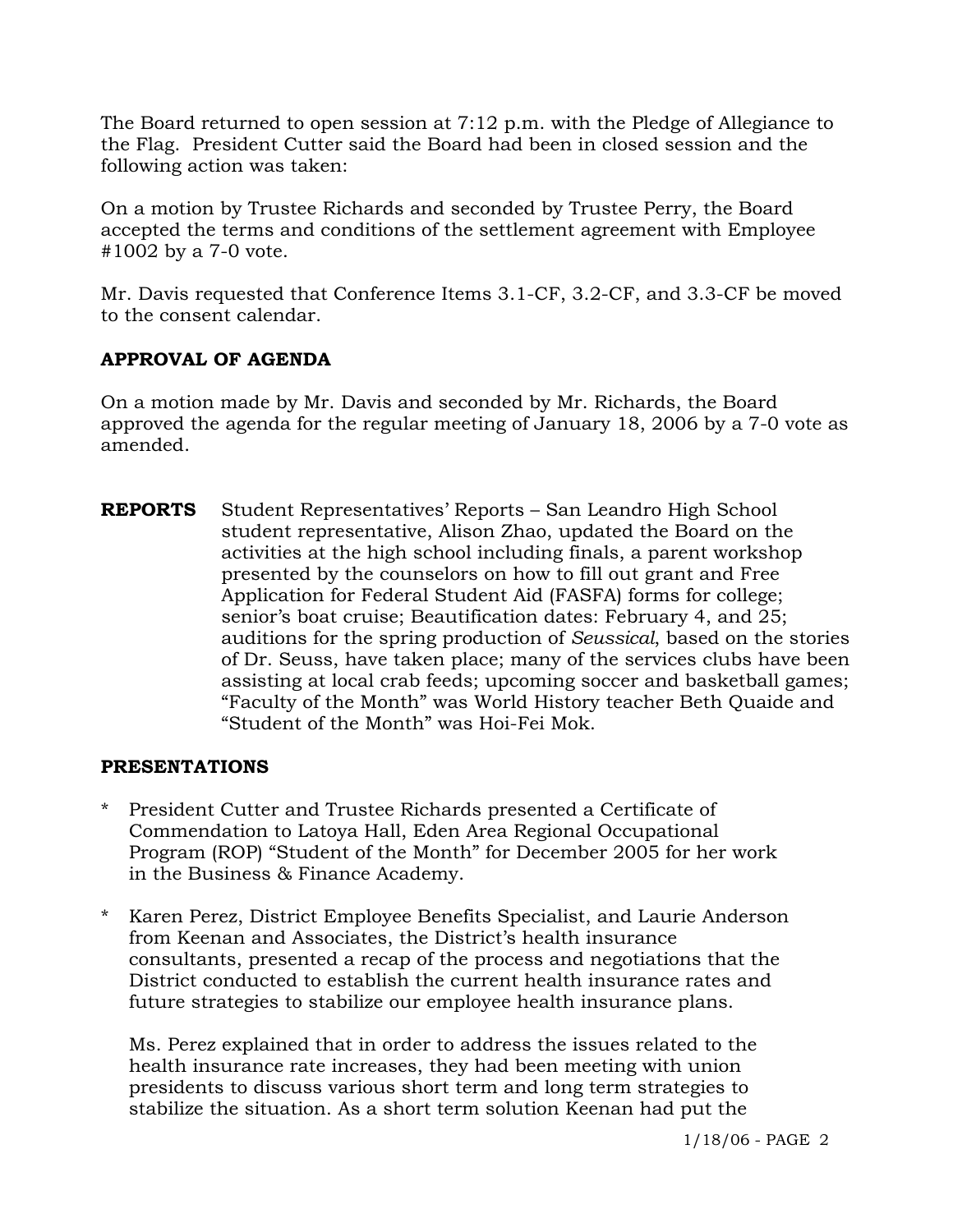District in their California Public Employer Pool (CAPEP) JPA, adding that the only other option would be to join CALPERS; however, this would be recommended only as a last resort because their program offered no program flexibility, required District administrative payments, and restrictions and penalties for leaving the program. Ms. Perez said and Ms. Anderson agreed that because of the District's low participation rate, and those participating were higher benefit plan users, the experience went up resulting in the District not becoming a viable candidate for health care coverage, adding that Blue Shield, Blue Cross, Cigna, a San Mateo JPA, and Health Net, all declined due to low participation and high experience.

 Ms. Anderson noted that out of 800 eligible employees only 50 percent participated, making it a challenge for next year to draw those employees back into the plan, because with high rates, healthy employees tended to get individual policies, stayed on their spouses plan, or chose not to be covered at all.

 Board suggestions included pooling together with other Districts, looking into a possible Alameda County of Education option, or convening a task force to which Mr. Glaster reported that SLTA President Sabrina Ramirez had informed him recently that the teachers' union would be looking into establishing a task force and would be contacting staff and Keenan for support.

 With most districts now including benefits in the salary schedules, an issue Ms. Perry raised, Ms. Anderson said successful JPAs have stipulated that employees are required to take District benefits.

 Mr. Glaster said that the two Alameda County JPAs that the District currently participates: East Bay Schools Insurance Group (EBSIG) for liability and property insurance and, Alameda County Schools Insurance Group (ACSIG) for Workmen's Compensation do not offer health benefits, but that he would research the reasons.

 Ms. Perez suggested as a way of decreasing the premiums, the District could consider complete coverage for hospitalization and emergencies with higher co-pays for office visits.

 Mr. Cassidy also found it very troubling that the District's ability to recruit quality teachers and staff was at risk because of this health insurance crisis and asked for an update in about three months.

 Mrs. Hague said that Pleasanton Unified, who was one of the first districts to include their benefits in the salary schedule, was structured in such a way that employees who were unable to prove that they were covered through a spouse or had private health coverage, were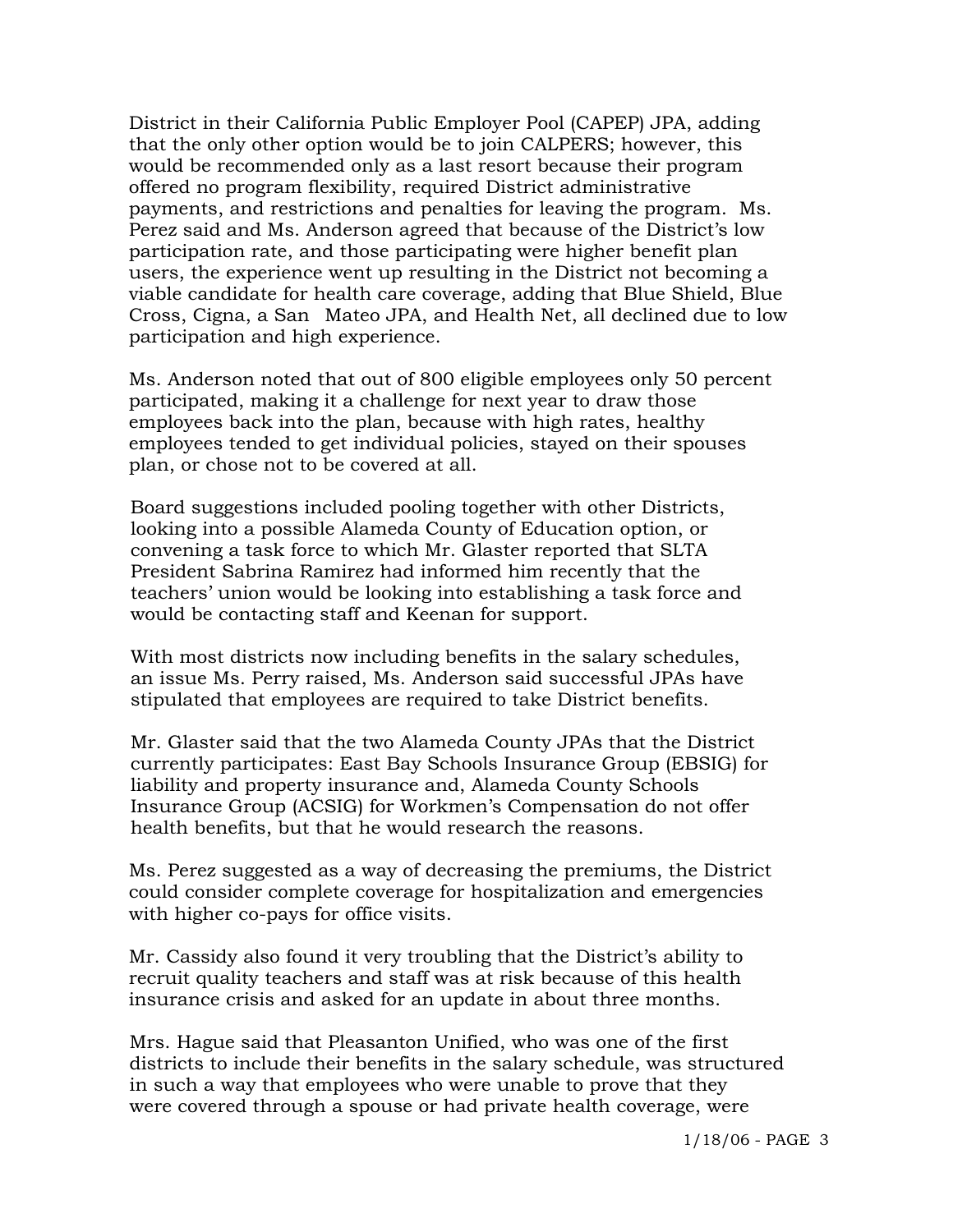required to participate in the district's benefits. With regards to raising the co-pay, she cautioned that "what might look good on paper, in reality, might look very different."

 Ms. Perry suggested the possibility of negotiating a differentiation as a way of keeping those five to ten dollar co-pays, so that if an employee exceeded a certain amount of office visits, the deductible would increase.

\* Mr. Stephen Sanger of Schoolhouse Services presented a summary of the results of the demographic report which outlined the projected enrollment baseline for the next ten years and addressed the District's overcrowding issue. Highlights of the report included:

New Housing Development, which showed that from 1999 to 2004, 667 (or 133 per year) new residential units were developed within the District's boundaries, a projected new residential development over the next 10 years (2006-2016) was 861 (or 86 units per year), with the majority occurring in the areas of Jefferson, Wilson, and McKinley elementary attendance areas.

 Student Generation Rates (SGR's), which represented the number of students coming from a new housing development, were comparatively low between 1999 and 2004 and that projected new residential development would have similar SGR's.

 Progression Ratios-Cohort Rates (number of students who migrate from grade to grade from existing housing) indicated that there was greater growth in enrollment from students in existing housing in schools located in the eastern portion of the District for elementary and middle schools when compared to schools in the western portion of the District.

 Enrollment Projection for 2006-2010, and 2015, showed that the total District enrollment would decline 257 students (or 3%) to 8,467 from its present CBEDS total enrollment of 8,724, adding that new development from 2006-2016 would only generate 330 (or an average of 25) students per grade over the next ten years.

Age of the homeowners, birth rates based on zip codes, and different ethnic groups and their migration patterns were concerns raised by Mrs. Cutter, and Mr. Cassidy.

Mr. Sanger replied that the only indication regarding the age of the homeowners would come from the age of those students occupying the new units. For those mothers who may have given birth outside the District boundaries, birth rates were based on zip codes of the residence of the birth mother. It was his opinion that the housing market,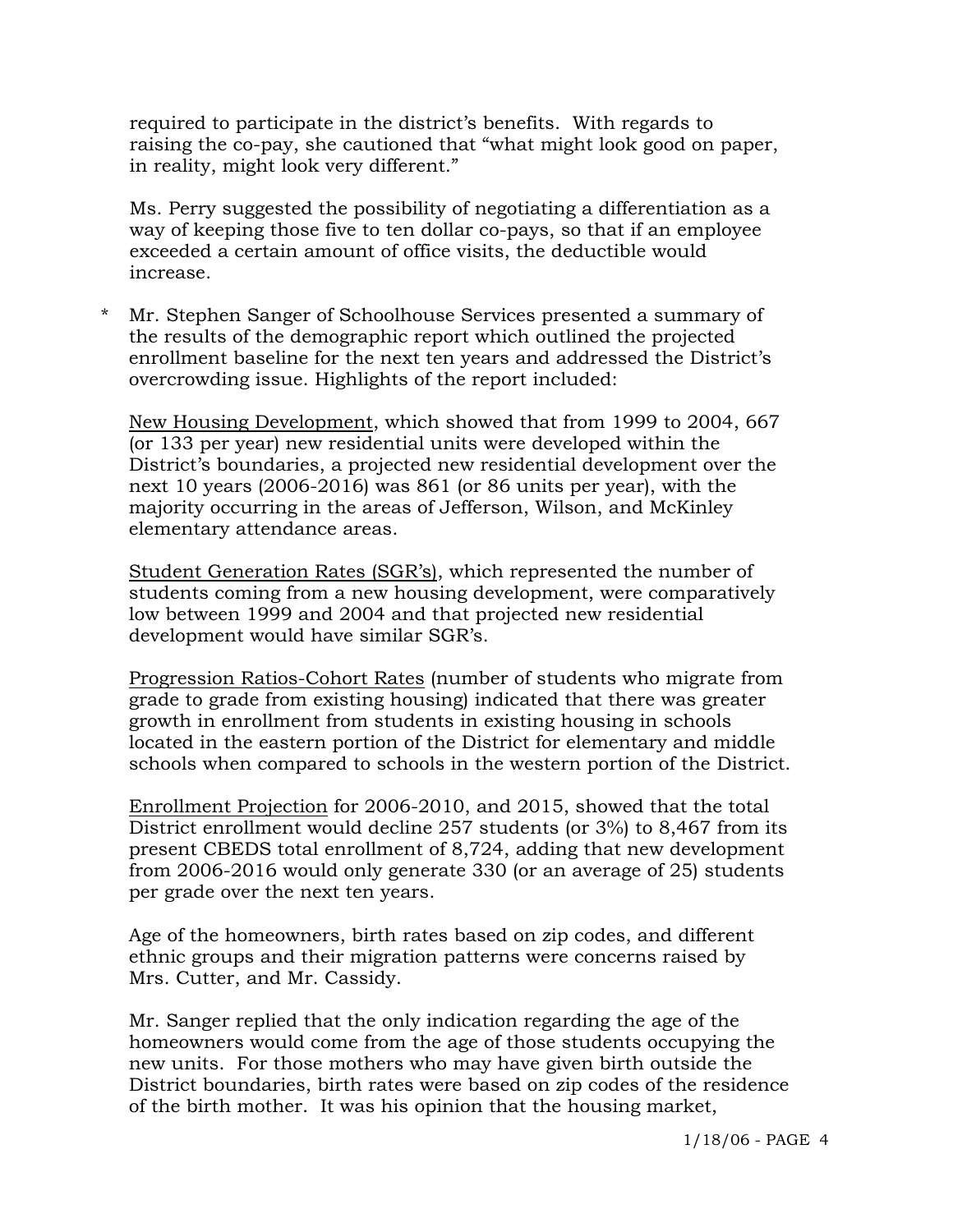interest rates, and economics impacted San Leandro more than the demographics of the home buyers.

 Mr. Cassidy asked if we could receive information beyond 2015, because state data indicated that overall student population would be increasing in California. Mr. Sanger said that any consultant would tell you that information beyond 2015 would be subject to a myriad of factors including the economy and felt that the impact of the state's enrollment projections were more a function of migration and influx of people who were not from California or born here.

 Mr. Heystek asked if students living outside the District's boundaries, yet attended San Leando schools such as Sheffield Village, were included in the projections. Mr. Sanger said if those students were considered part of the District boundaries, then they were included in the projections.

 Mr. Heystek asked if Schoolhouse Services had scattergram (showing the density of the growth) capabilities, since that was not included in this report. Mr. Sanger said that they could provide GIS-Based projections and recommended that, in the future, the District request GIS-Based planning.

 Mr. Davis asked if while speaking to the City regarding land use issues, they had taken into consideration, for this report, the impact on the school system with the possibility of Kaiser Hospital moving to San Leandro

 Responding to Mr. Davis and Mr. Glaster regarding future land use policies, Mr. Sanger said that while they did not provide the potential changes in residential housing development as a result of industrial property conversion to residential uses and the impact on enrollment projections, he did offer some reasonable hypotheses about what attendance areas were likely targets for these types of land conversations, and what order of magnitude likely development could occur, stating that given the anticipated decline enrollment from existing housing, a conversion of industrial property to residential units would add a few hundred students to the District, but taken cumulatively over ten years, would represent a negligible amount of growth from any land use changes in the District.

 Mr. Cassidy asked if any discussion with the City included possible additional housing in the Marina area to which Mr. Sanger said that their discussions focused mainly on housing stock and their impacts.

Mrs. Cutter thanked Mr. Sanger for his presentation which gave the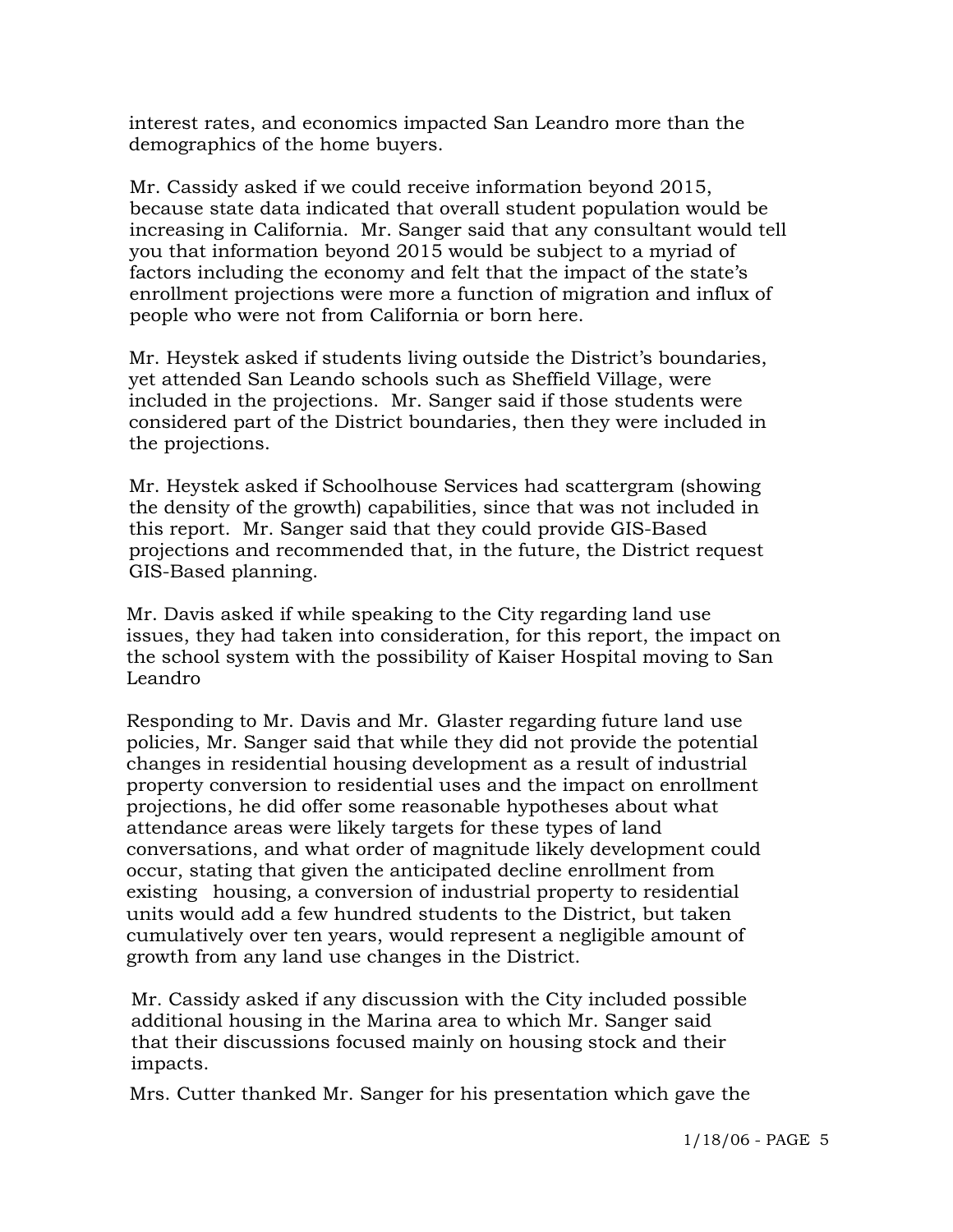Board a feel of where the District was heading.

\* Assistant Superintendent Leon Glaster, and Business Manager Bruce Colby, presented the First Interim Report for 2005/2006 Fiscal Year.

Mr. Glaster introduced Doug D'Amour the District's new accounting manager, and thanked the Finance Committee for their support.

 Mr. Colby said that the First Interim Report was an update of the 2005- 2006 Adoption Budget and included documents that changed when federal, state, and local actions changed the assumptions that budgets were based on. Financial information from the state and federal government, district specific enrollment, all relevant financial actions, and a multi-year (three year) budget projection to assure the District had adequate resources for a 3% fund balance at the end of the three year period were also included in the report, which indicated that all funds were balanced, Board action was required to balance the General Fund in future years, and state budget increases could be favorable to current projections.

 Mr. Colby briefly reviewed the General Fund Unrestricted, and then focused on the General Fund Multi-year Projections which included key assumptions and Board budget actions.

 Mr. Colby explained that, based on figures from the School Services of California's website, three major areas of the Governor's budget opportunities could impact the District including ongoing Revenue Limit Deficit Reduction of approximately \$270,000 per year, Equalization Aid (\$28 estimate for San Leandro ) of \$226,000, growing \$234,000 per year, and one-time Mandated Costs of approximately 200,000.

 Comments and questions from the Board centered on clarification of the information presented.

 Mr. Cassidy had heard that the District had the lowest contingency reserve above the required reserve in the county and thought this information would be very helpful to the community so they could see how the District compared to other county districts. Mr. Glaster said that because of AB 2756 information was available and he would request it from the county.

 Mrs. Cutter shared her concerns regarding legal fees and ADA projections because of the District's precarious position. Mr. Glaster reassured her that the District had things under control.

Mrs. Cutter thanked staff for all of their work on the budget.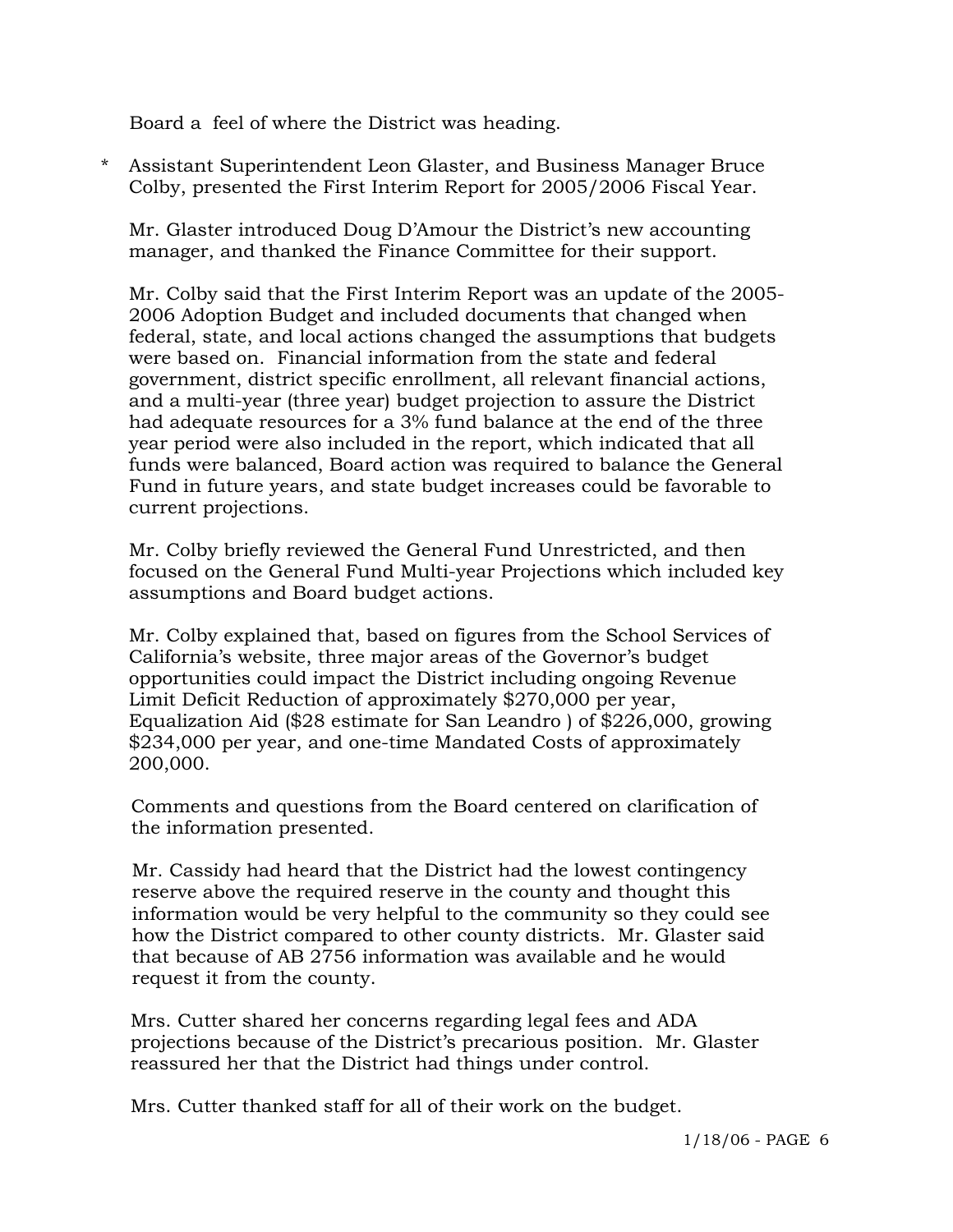# **PUBLIC TESTIMONY ON NON-AGENDA ITEMS**

None

# **REPORTS**

1) Correspondence – Clerk Hague reported receipt of emails from Barbara Tierney, Craig Williams, and Jennifer Sherwood regarding the parcel tax; Sabrina Ramirez regarding the school board breakfast and parcel tax; Roxanne Ansolabehere, regarding health benefits; and Janice Friesen, regarding the Alameda County School Boards Association.

Mr. Cassidy asked if there were any email response procedures. President Cutter said that they were looking into an "auto response" which would acknowledge email received, stating that it would be included in the Clerk's report at the Board meeting. He thought that, in addition, there should be some discussion regarding a personalized response.

- 2) Superintendent's Report Superintendent Lim announced that
	- Kindergarten Preview Day was a great success with six out of the eight schools reporting that over 100 parents attended.
	- She provided the Board with salary comparison reports.
	- Ms. Lim reported that an information-only Measure A Fact sheet regarding the parcel had been published and distributed at Kindergarten Preview Day, adding that all District publications are reviewed by legal counsel before distribution, and that we would not be producing any political literature. Trustee Davis suggested that using bullet points for "Why has the School Board Placed Measure A on the Ballot?" would make it easier to read, and Mr. Heystek had suggested calling the fact sheet the "*San Leandro Quality Education Act*." Ms. Lim appreciated the Board's input and that the document would be translated into other languages.
	- Ms. Lim said that she would be attending the Superintendents' Symposium in Monterey from January 25 – 27.
	- Staff development would be Friday, January 20. Elementary staff would be attending half-day training on sexual orientation and gender equity provided by the Elementary Safe School Task Force, under the leadership of Barry Chersky and Cindy Cathey, and secondary staff would have a planning day. On Monday, January 23, it would be switched.
	- District staff has begun working with the union on the school calendar for next year and when school will begin.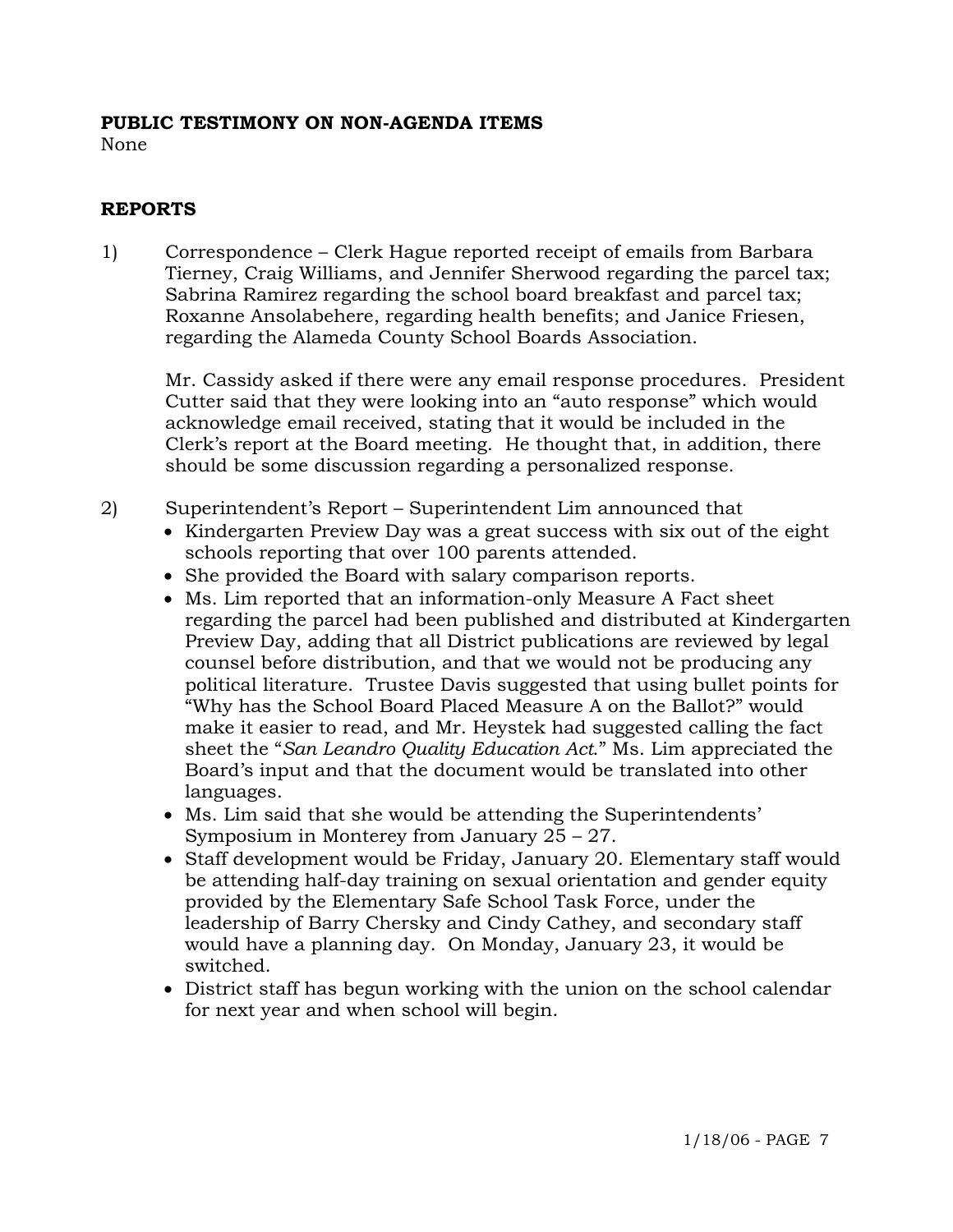# 3) Board Committee Reports

• City/District Liaison – Mr. Heystek reported that the committee met on January 12 at the City Hall and discussed three items: the District's plan to hold a special election regarding Measure A, The Quality Education Act; the City's plan for the June 2006 General Election to request voter approval for an increase for the business license tax, and agenda items for the upcoming Joint City-School District meeting on January 23. He said that the Superintendent delivered a presentation explaining the Board's reasons for taking steps to approve a resolution, and to engage in education and outreach. Suggestions were made by City Councilmembers on how to refine the presentation; however, Mr. Heystek said that he saw no indication that the City would be advocates in the community. It was decided that for the joint meeting the two tax measures would be the only agenda items discussed. Mr. Davis also said that some discussion was also spent on interpretation differences of at-risk students between the lay person and education, adding that it was "academic at-risk students that the District was referring to.

 Mrs. Cutter asked for clarification between public and private time as we proceed with the parcel. Staff said discussions at public meetings were given as information.

- Communication- Mr. Cassidy reported that the committee met on January 16, along with Barbara Reynolds the new Communications Outreach Specialist. They reviewed last year's events, the status of the District's communication tools and capabilities, proposed spring 2006 projects including exploring putting several ads (six times a year) in the SL Times, beginning in February, as a way to continue community communication in lieu of publishing a second issue of *The* Focus, and at a more reasonable cost. Superintendent/Principal for the Day Project, Superintendent's speaking opportunities and communication visibility, highlighting school facilities improvement such as middle school gyms and high school metal shop and pool house, newsletters for parent and homeowner associations, outreach to Chamber of Commerce through another newsletter and Chamber functions, parent leadership reception, future dates for community forums and the District website were also discussed.
- Curriculum Mrs. Hague reported that the committee met on January 11, and was bringing forward for Board approval the following proposed new courses at San Leandro High School: *Intermediate Computer Science, Spanish for Spanish Speakers III & IV, Introduction to Creative Arts*, and a course change from Trig/Stat/Functions to *Algebra II and Trigonometry;* Adoption of Instructional Materials for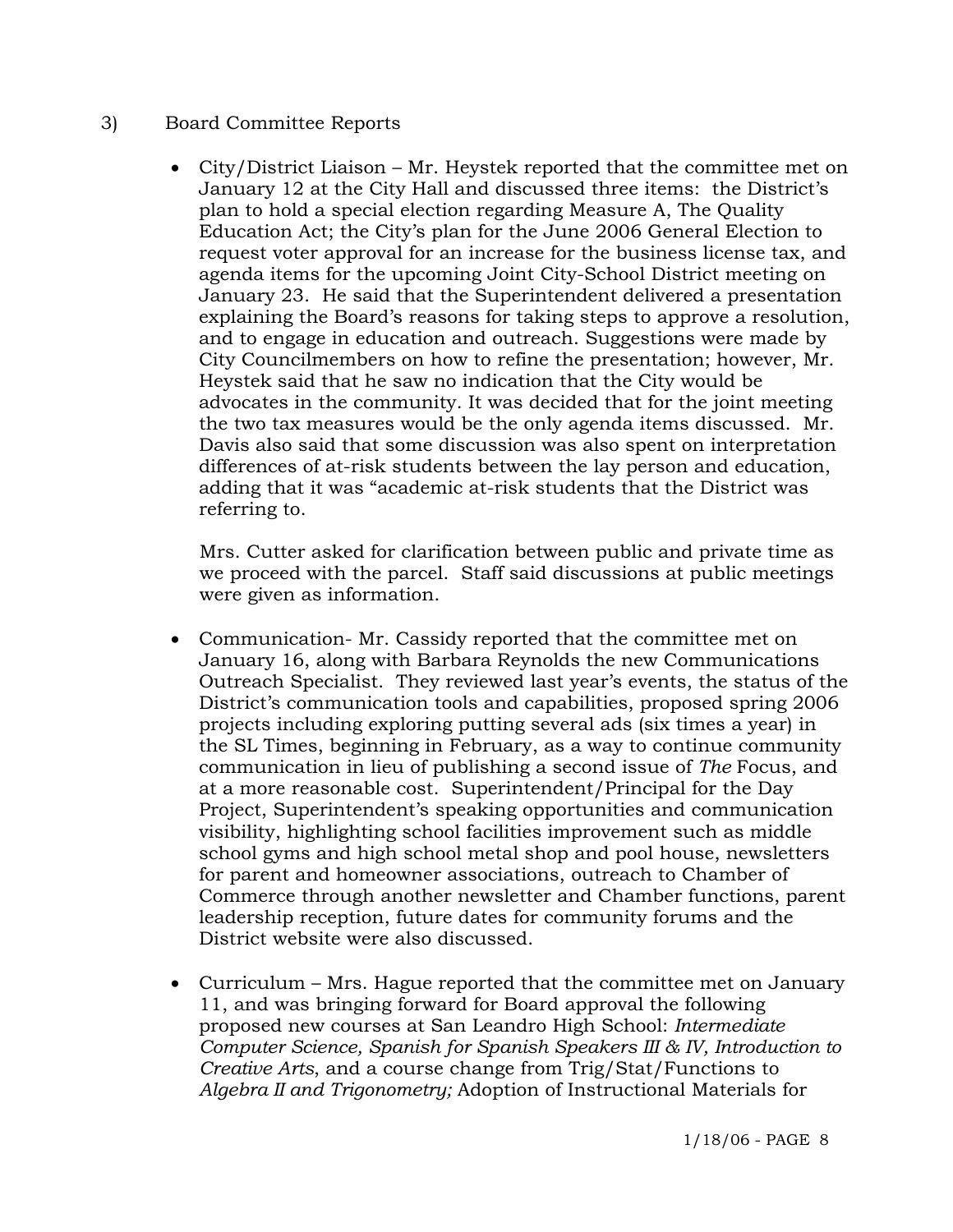Reading Intervention, *9-12 State Recommended Literature List*, and the *Textbook Adoption Process for 9-12 Extended/Supplemental Reading*. She also said that they discussed the implementation of the high school honor's program.

- Finance Mr. Richard reported that the committee met on January 17 and reviewed the First Interim Budget, which was being brought forward tonight for Board action. They also developed actions/steps to their goals that were aligned to the Superintendent's goals and he would be forwarding them on to President Cutter.
- 4) Board Representatives' Reports
	- Alameda County School Boards Assn. Ms. Perry said that the committee met on December 15 regarding career tech, with lobbyists, Chris Walker and Terry Burns, in attendance. She said that she would pass along articles that were distributed to the Board. Al Twetlridge from the Department of Education shared information on AB 70, Partnerships with Community Colleges, which she forwarded to Mr. Glaster, adding that the grant process would be opening up this month. She also thanked ROP directors Cyril Bonnano and Charlie Brown for their participation. January 19 will be a joint meeting between Alameda County Office of Education and Contra Costa County regarding the achievement gap. Joanne Yee from CSBA will be the presenter at the Pleasanton Unified School District board room at 7:00 pm. Their next meeting is scheduled for February 16 and hoped Alan Bersin, Secretary of Education, would be available for this joint dinner meeting.
	- Eden Area Regional Occupational Program Mr. Richards said the committee met for a joint meeting of the ROP Governing Board and the four district Superintendents on January 10 and discussed the replacement process for Cyril Bonnano, who was retiring in June. The San Leandro High School Student of the Month for January 2006 was also recognized.
	- San Leandro Collaborative Assistant Superintendent Mike Martinez reported on the January 19 meeting as Mr. Heystek was unable to attend. The committee discussed the Memorandum of Understanding (MOU) authorizing a \$1,000 contribution to the Collaborative for personnel and operating costs. The also discussed the upcoming fall event, scheduled for September 23, which will focus on community and family safety. The next Collaborative meeting will be March 13.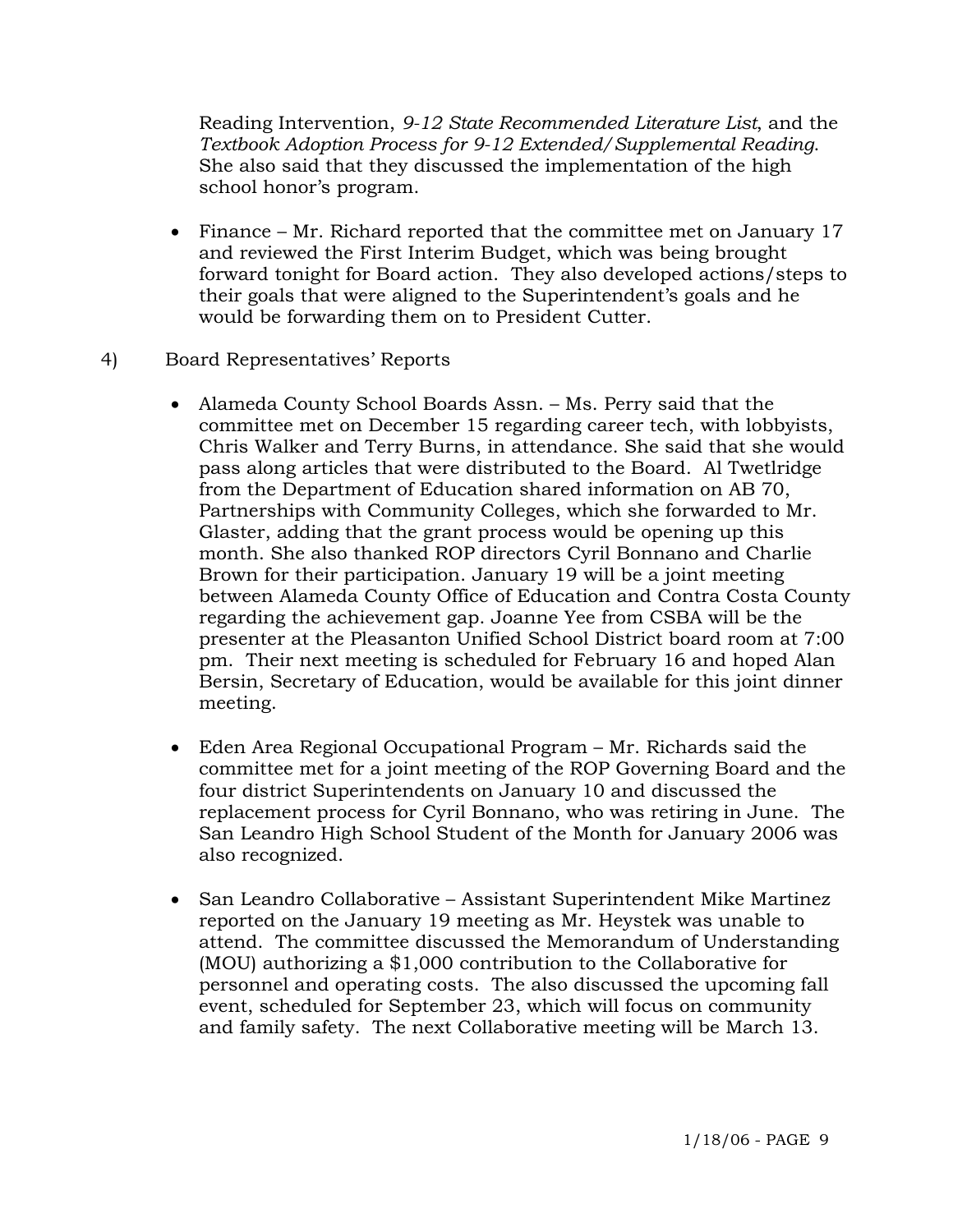Prior to approving the consent calendar, President Cutter noted that Conference Items 3.1-CF, 3.2-CF, and 3.3-CF had been moved into the consent calendar, and that 4.1-I was information, and would not be included.

At the request of Mr. Davis and Mr. Cassidy, 1.3-C and 3.1-C were pulled from the consent calendar, respectfully.

# **CONSENT ITEMS**

# General Services

- 1.1-C Approval of Board Minutes November 29, 2005
- 1.2-C Approval of Board Minutes December 6, 2005
- 1.4-C Resolution #06-02, Authorization to Draw Funds

# Human Resources

2.1-C Acceptance of Personnel Report

# Educational Services

- 3.2-C Recommendation from Administrative Panel for students E13- 05/06, E14-05/06, E16-05/06, and #21-05/06.
- 3.3-C Readmission from Expulsion for the following students:

| E19-04/05   | E35-04/05 | E47-04/05 |
|-------------|-----------|-----------|
| $E21-04/05$ | E36-04/05 | E49-04/05 |
| E23-04/05   | E37-04/05 | E50-04/05 |
| $E26-04/05$ | E38-04/05 | E51-04/05 |
| E32-04/05   | E40-04/05 | E52-04/05 |
| E33-04/05   | E44-04/05 | E10-05/06 |
| E34-04/05   | E45-04/05 |           |

- 3.4-C Kaiser Permanente Healthy Habits Grant Award
- 3.1-CF Proposed New Courses at San Leandro High School

Approval of four new courses: *Intermediate Computer Science, Spanish for Spanish Speakers III & IV,* and *Introduction to Creative Arts,* and course change to *Algebra II* and *Trigonometry.* 

3.2-CF Adoption of Instructional Materials for Reading Intervention

Approval of the recommendation to adopt REACH instructional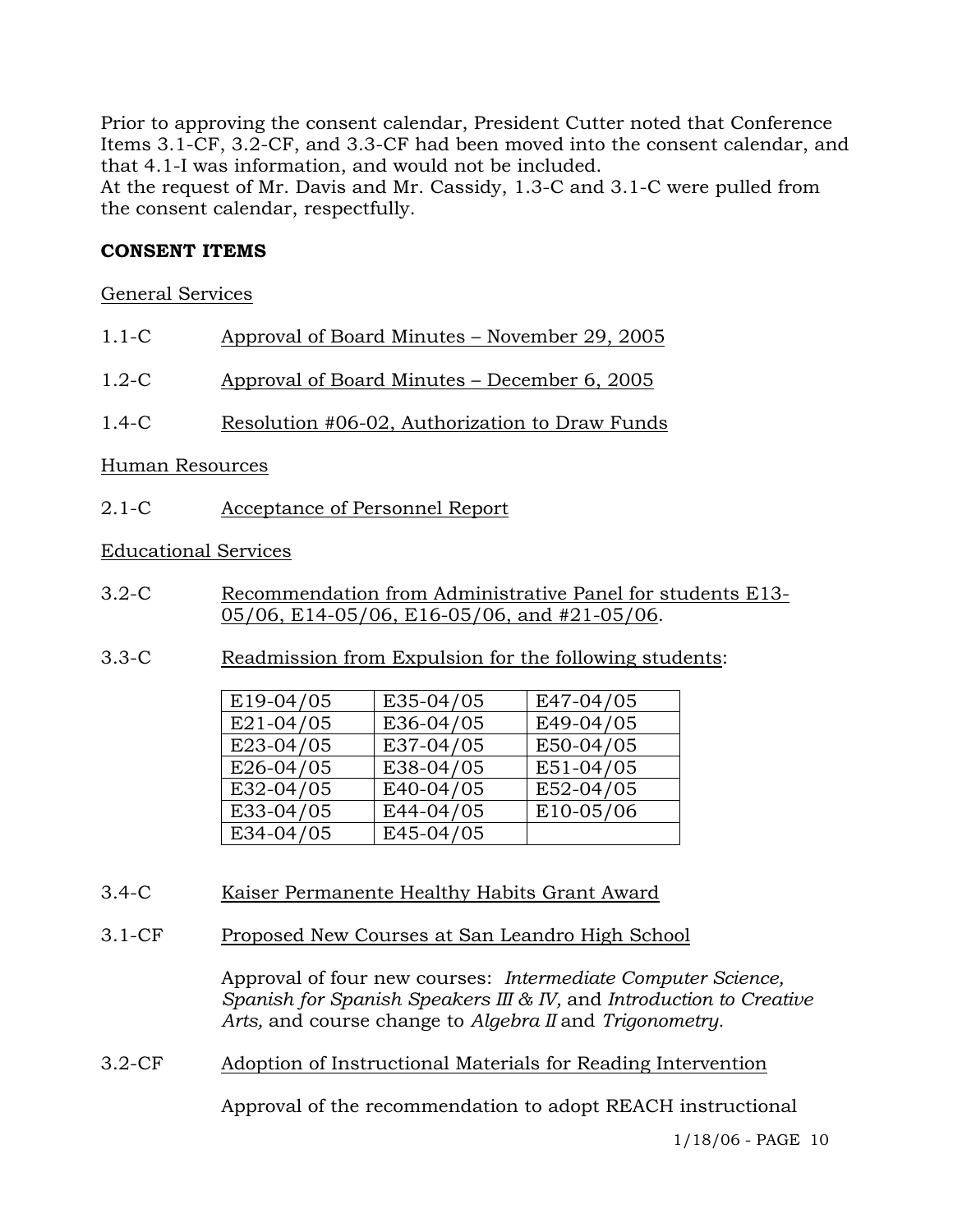materials to be used as part of the District's Intensive Intervention program for students in grades 3-12.

3.3-CF 9-12 State Recommended Literature List, and Textbook Ad0ption Process for 9-12 Extended/Supplemental Reading

# Business, Operations and Facilities

- 4.1-C Ratification of Payroll for November and December 2005
- 4.2-C Approval of Bill Warrants
- 4.3-C Intra-Budget Transfers for October 2005
- 4.4-C Closeout Change Order No. 14, Health & Safety Retrofit Modernization of Garfield, McKinley, Monroe, Washington, Wilson, and Roosevelt Elementary Schools
- 4.5-C Waste Reduction and Recycling Policy
- 4.6-C Resolution #06-03, SB 1346 Rubberized Asphalt Concrete Grant Program

On a motion made by Mr. Davis and seconded by Ms. Perry, the Board approved the remaining consent items, with Ms. Perry noting that the December 2005 payroll amount should have read \$4,147,896.11, by a 7-0 vote.

General Services

# 1.3-C Approval of Board Minutes – December 13, 2005

Trustee Davis noted that he would need to abstain from the vote, as he was absent from this meeting.

On a motion made by Mr. Richards and seconded by Ms. Perry, the Board approved the December 13, 2005, Board minutes by a 6-1 vote. Mr. Davis abstaining.

Educational Services

3.1-C Acceptance of Donations

Mr. Cassidy mentioned that the "Friends of Washington Elementary School" fundraiser generated a lot of money and those donations had not been reported yet. He asked if any of the donations for the Veterans Memorial re-dedication had been reported. He also hoped to see notations with respect to the successful concert, adding that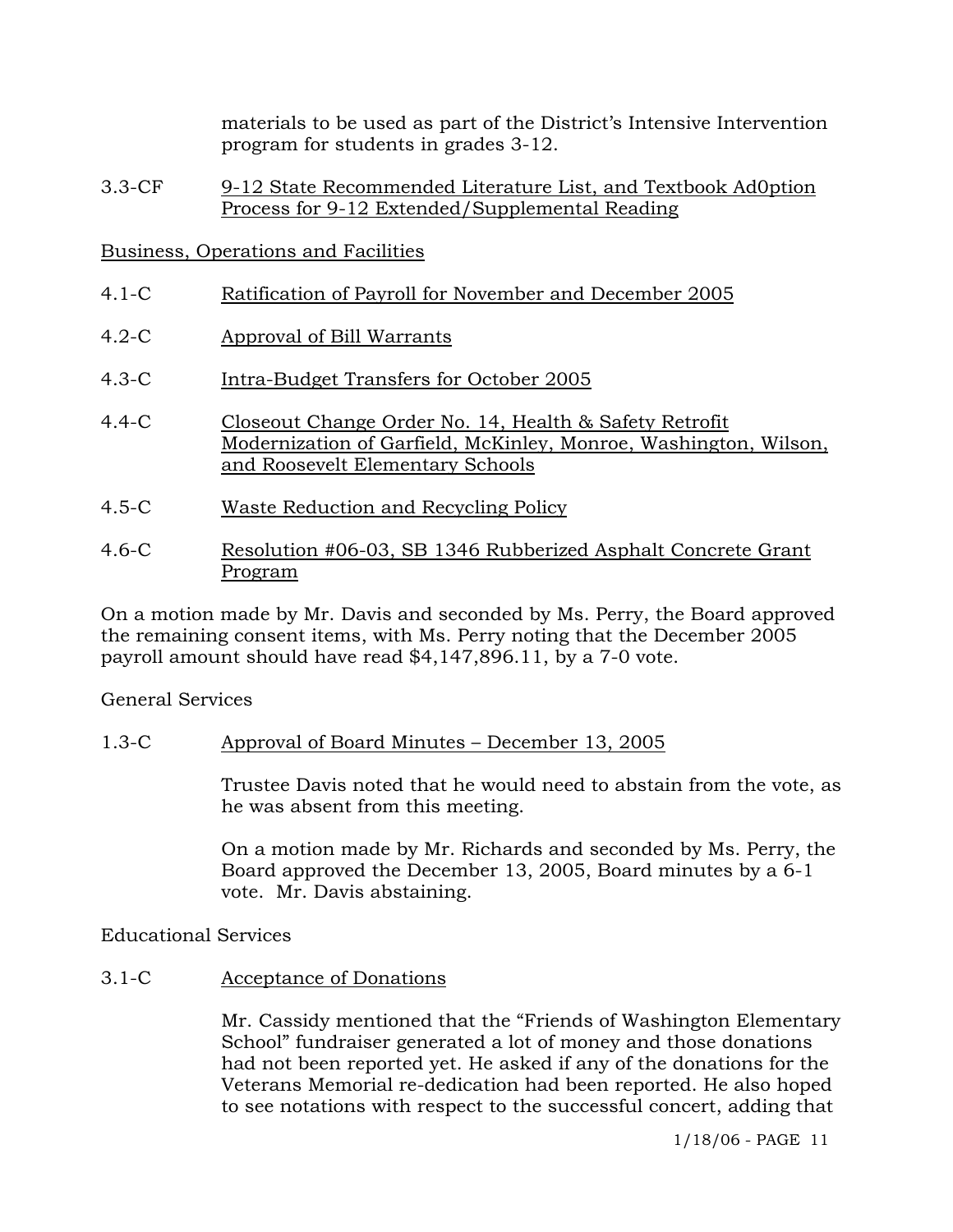all those who make donations deserve a note of thanks for their generosity.

On a motion made by Mr. Cassidy and seconded by Ms. Perry, the Board accepted the donations with the added notations by a 7-0 vote.

### **ACTION ITEMS**

#### General Services

1.1-A First Interim Report for the 2005/06 Fiscal Year

On a motion made by Mr. Davis and seconded by Mr. Heystek, the Board approved the First Interim Report for the 2005/06 Fiscal Year by a 7-0 vote.

#### **CONFERENCE ITEMS**

#### General Services

1.1-CF Alameda County School Boards Association (ACSBA) Representative

The Board discussed and considered approving the appointment of a representative to the Alameda County School Boards Association (ACSBA).

On a motion made by Mr. Richards and seconded by Mr. Davis, the Board appointed Linda Perry as representative to the Alameda County School Boards Association (ACSBA) by a 7-0 vote.

1.2-CF Alameda County School Boards Association (ACSBA) Representative Alternate.

> The Board discussed and considered approving the appointment of an alternate representative to the Alameda County School Boards Association (ACSBA).

On a motion made by Mr. Davis and seconded by Ms. Perry, the Board appointed Mr. Heystek as the alternative representative to the Alameda County School Boards Association (ACSBA) by a 7-0 vote.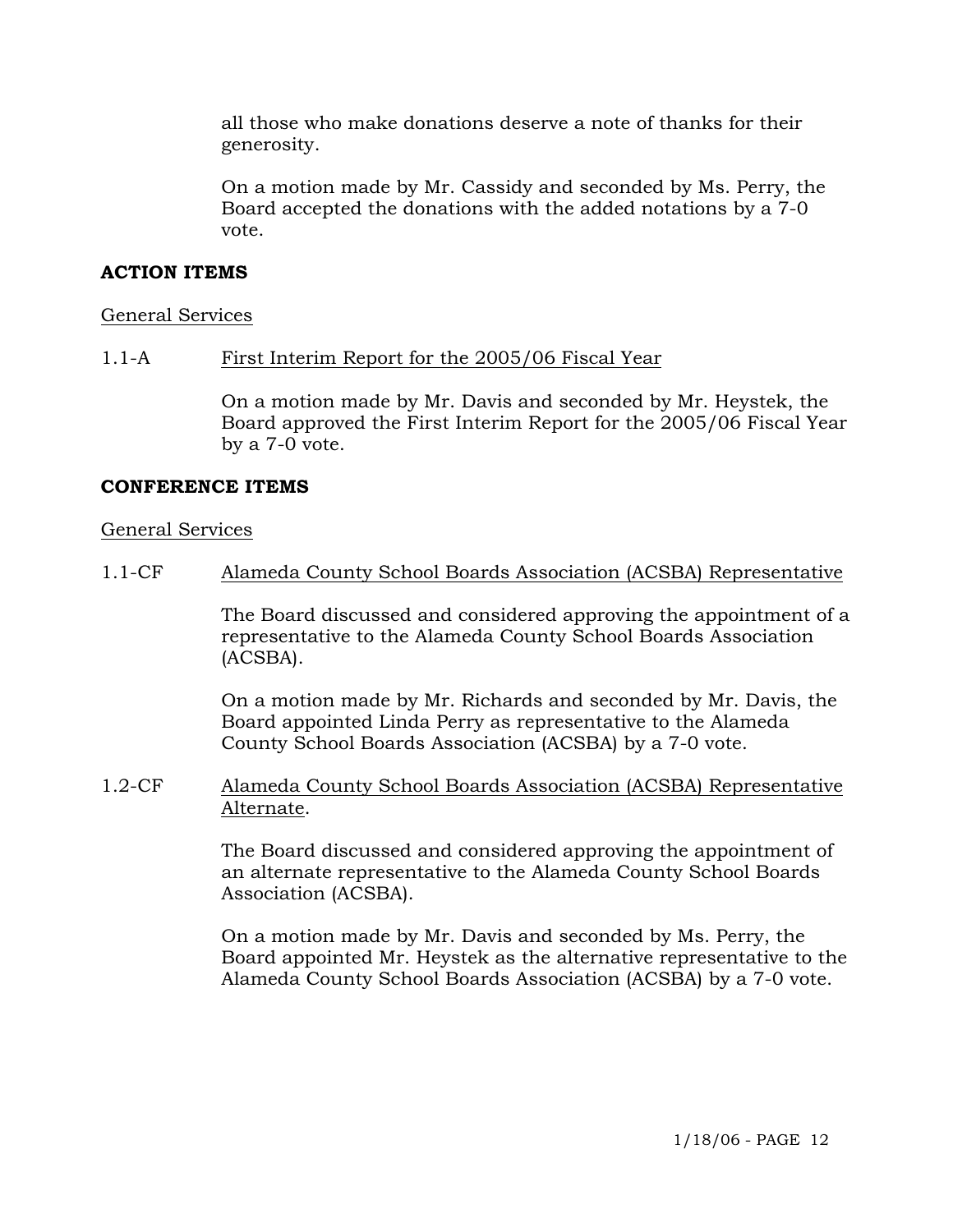### 1.3-CF Eden Area Regional Occupational Program (ROP) Governing Board

The Board discussed and considered approving the appointment of a representative to the Eden Area Regional Occupational Program (ROP) Governing Board.

President Cutter noted that Mr. Richards was elected for two terms, so there wouldn't be any need to appoint a representative for the Eden Area Regional Occupational Program (ROP) Governing Board as the term of office would not be up until December 2006.

### 1.4-CF Eden Area Regional Occupational Program (ROP) Governing Board Alternate

The Board discussed and considered approving the appointment of an alternate representative to the Eden Area Regional Occupational Program (ROP) Governing Board.

President Cutter noted that she was appointed for two terms so there would be no need to appoint an alternate for the Eden Area Regional Occupational Program (ROP) Governing Board as the term of office would not be up until December 2006.

# 1.5-CF Mid-Alameda County Special Education Local Plan Area (MACSELPA)

The Board discussed and considered approving the appointment of a representative to the Mid-Alameda County Special Education Local Plan Area (MACSELPA).

On a motion made by Mr. Richards and seconded by Mr. Davis, the Board appointed Ms. Perry as representative to the Mid-Alameda County Special Education Local Plan Area (MACSELPA) by a 7-0 vote.

# 1.6-CF Mid-Alameda County Special Education Local Plan Area (MACSELPA) Alternate

The Board discussed and considered approving the appointment of an alternate representative to the Mid-Alameda County Special Education Local Plan Area (MACSELPA).

On a motion made by Ms. Perry and seconded by Mr. Richards, the Board appointed Mrs. Hague as an alternate representative to the Mid-Alameda County Special Education Local Plan Area (MACSELPA) by a 7-0 vote.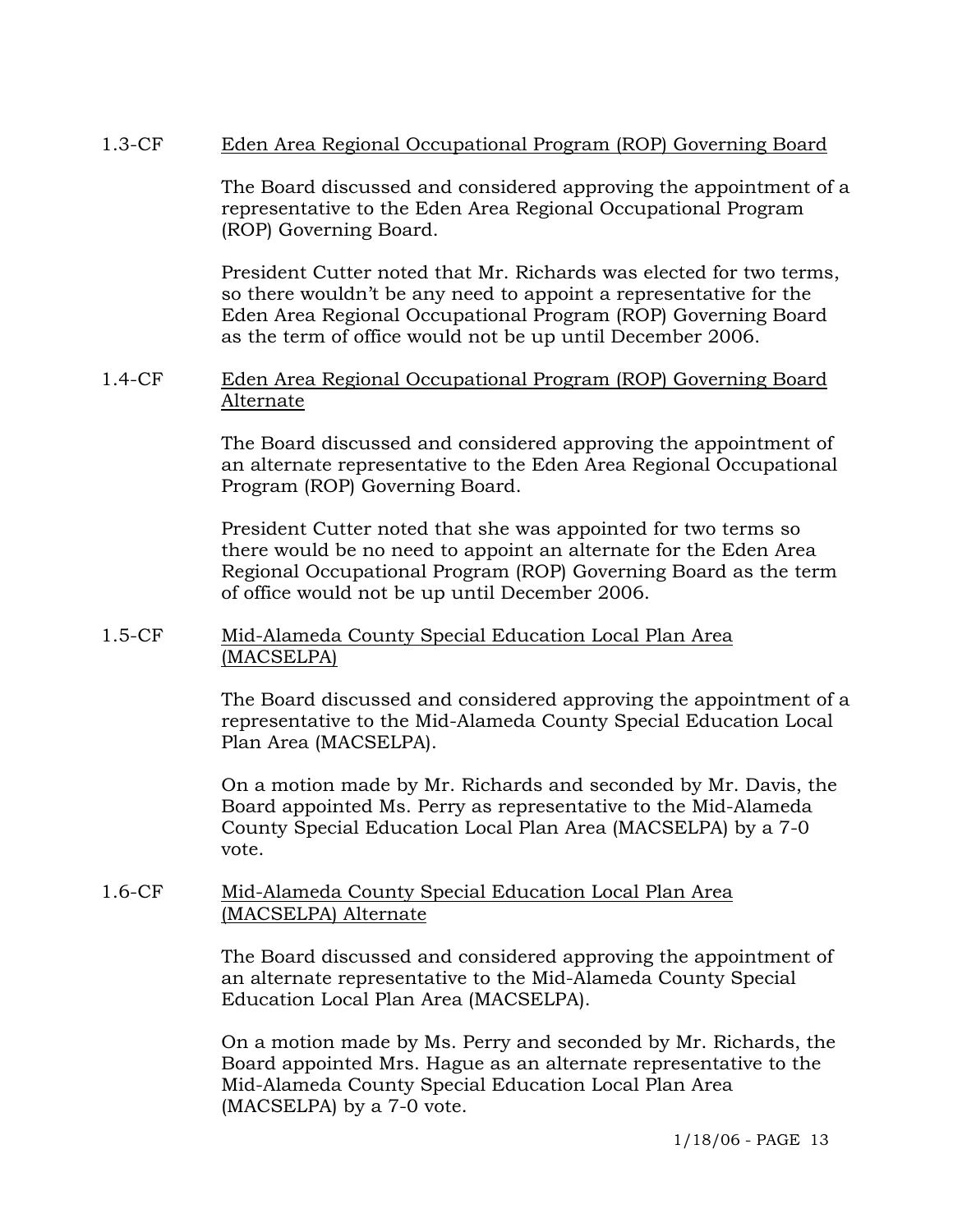### 1.7 -CF San Leandro Collaborative

The Board discussed and considered approving the appointment of a representative to the San Leandro Collaborative.

On a motion made by Mr. Davis and seconded by Mrs. Hague, the Board appointed Mr. Heystek as representative to the San Leandro Collaborative by a 7-0 vote.

#### 1.8 -CF San Leandro Collaborative Alternate

The Board discussed and considered approving the appointment of an alternate representative to the San Leandro Collaborative.

On a motion made by Mr. Heystek and seconded by Mr. Richards, the Board appointed Mr. Davis as an alternate representative to the San Leandro Collaborative by a 7-0 vote.

### 1.9-CF Drug, Alcohol, Tobacco Education (DATE) Committee

The Board discussed and considered approving the appointment of a representative to the Drug, Alcohol, Tobacco Education (DATE) Committee.

On a motion made by Mr. Davis and seconded by Mr. Heystek, the Board appointed Mrs. Cutter as representative to the Drug, Alcohol, Tobacco Education (DATE) Committee by a 7-0 vote.

# 1.10-CF Drug, Alcohol, Tobacco Education (DATE) Committee Alternate

The Board discussed and considered approving the appointment of an alternate representative to the Drug, Alcohol, Tobacco Education (DATE) Committee.

On a motion made by Mrs. Hague and seconded by Mr. Richards, the Board appointed Ms. Perry as an alternate representative to the Drug, Alcohol, Tobacco Education (DATE) Committee by a 7-0 vote.

### 1.11-CF San Leandro Chamber of Commerce Community Partners Committee

The Board discussed and considered approving the appointment of a representative to the San Leandro Chamber of Commerce Community Partners Committee.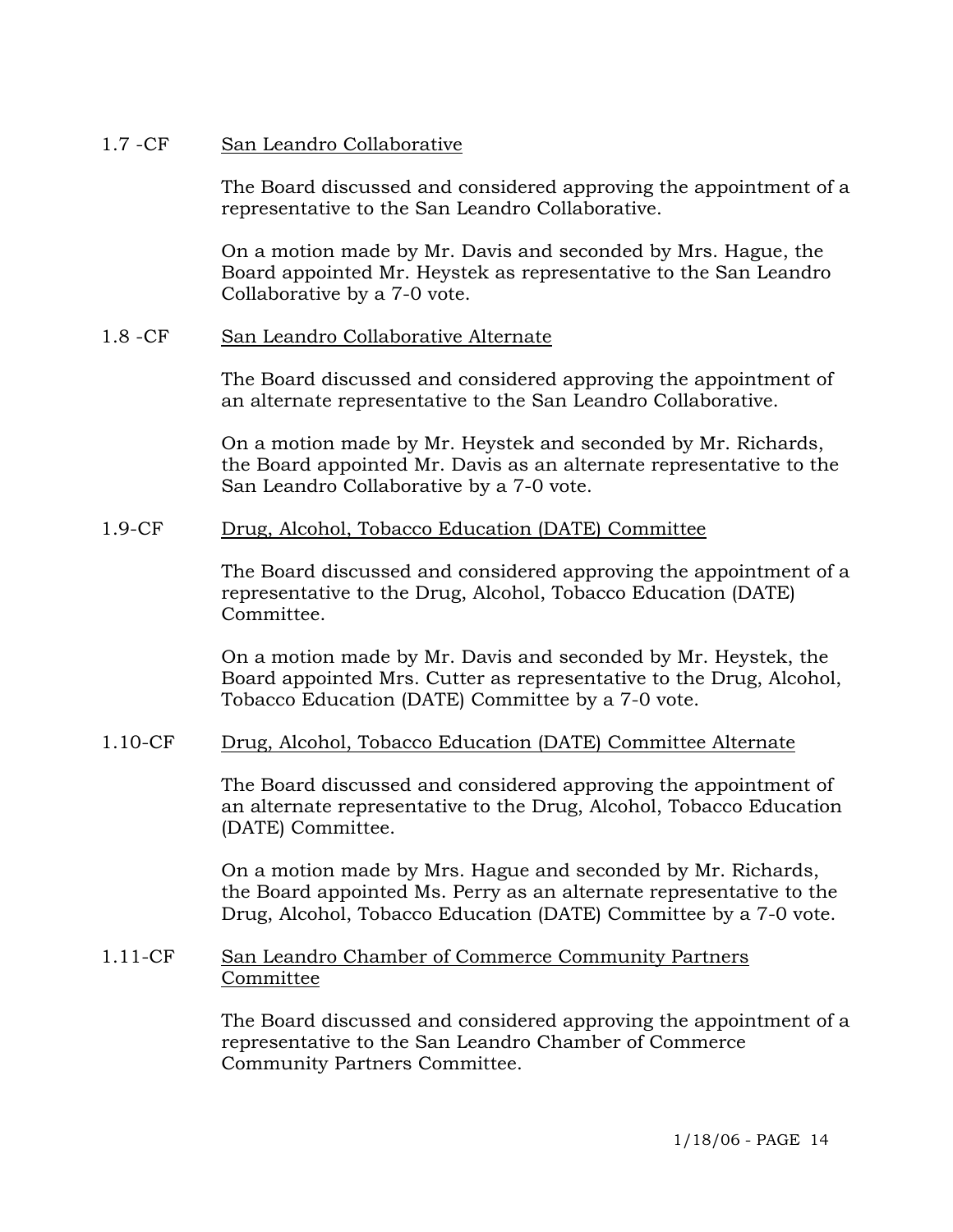On a motion made by Mr. Richards and seconded by Mrs. Hague, the Board appointed Mr. Davis as representative to the San Leandro Chamber of Commerce Community Partners Committee by a 7-0 vote.

#### 1.12-CF City Disaster Preparedness Council

The Board discussed and considered approving the appointment of a representative to the City Disaster Preparedness Council

On a motion made by Mr. Heystek and seconded by Ms. Perry, the Board appointed Mrs. Cutter as representative to the City Disaster Preparedness Council by 7-0 vote.

#### Business, Operations and Facilities

#### 4.1-CF Miscellaneous Receipts

Miscellaneous receipts in the amount of \$6,725,482.17 for November 2005, and \$13,669,718.74 for December 2005, have been deposited in the Treasure of Alameda County.

#### **ADDITIONAL SUGGESTIONS AND COMMENTS FROM BOARD MEMBERS**

- Mr. Davis said that the San Leandro Chamber of Commerce Community Partners Committee, which is somewhat of a "hit and miss" committee (a total of five people attended) met on January 6. He reported to the committee that the Board adopted a resolution putting Measure A on the ballot. A suggestion was made that the "Citizens for San Leandro" may want to solicit the committee to recruit volunteers to help in the parcel tax effort. He was currently completing the shirts and jackets order, and extended the offer to interested District staff. He requested that Board protocols be discussed at the next Closed Session.
- Mr. Cassidy thanked Mr. Martinez for the updated salary schedule, and asked if it would be possible to obtain the 5th year data, and if so he would like it generated by email.

 He attended the Estudillo Homeowners' Association meeting, where around twenty people attended including Tom Hudson, who occasionally writes articles for the San Leandro Times criticizing the City and others for tax issues. Mr. Cassidy felt that all-in-all the group was very supportive of the District's efforts. He also submitted an article to the association for their January newsletter, highlighting the District's higher test scores, new EduSoft system, Measure A building program, the \$12 million current program, and residency verification, adding that we needed to be active with all our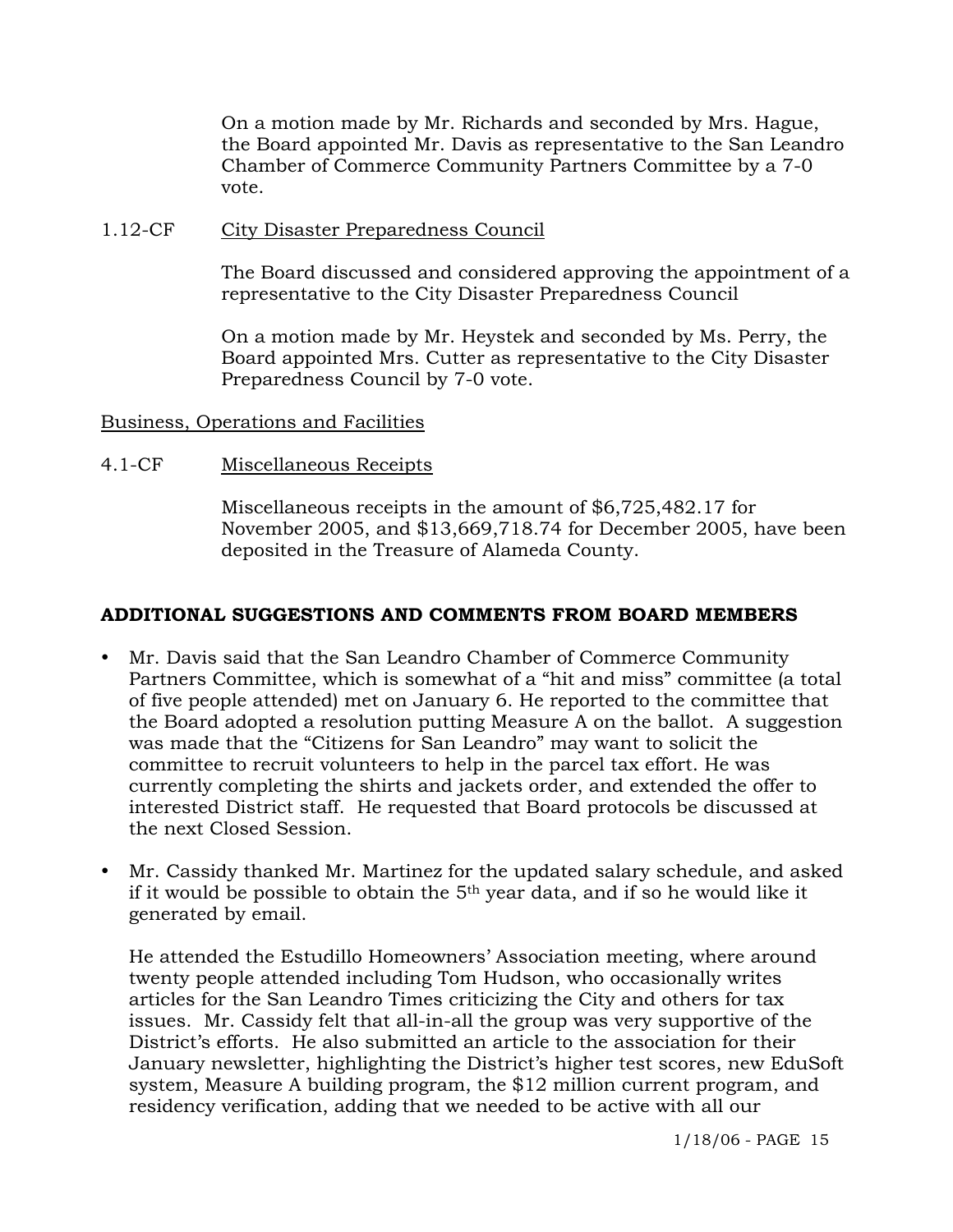homeowner associations. Mr. Cassidy also distributed the Measure A Fact Sheet, and a fact sheet regarding California school finance, drawing information from the County, general fund budget information from last year's budget, and excerpts from the parcel tax regarding the purpose and accountability.

 Mr. Cassidy said that he planned on attending the Best Manor Homeowners' Association meeting in February, but would defer to Mr. Richards, who lived in that area, if he wanted to attend.

 Mr. Cassidy said that he spoke to Jefferson teacher Steve Craig, who wrote a letter to the editor criticizing the school board's responsiveness. He copied his response to the Superintendent and requested that the Board be updated in the non-confidential section of the *Confidentially Speaking* to some of the key points that Mr. Craig raised regarding the Jefferson Elementary school construction. Superintendent Lim said that she would prefer that staff responded after the January 23rd Facilities Committee meeting, where that item would be on the agenda.

 He also suggested that, in the future, when teachers or employees write letters to the editor, the Superintendent responds by providing factual information to "set the record straight". It was the consensus of the Board to have Leon draft a letter to Mr. Craig following the Facilities meeting.

 Mr. Cassidy will be meeting with the Broadmoor parents on January 24 and invited other members to join him. Also, on that night, there would a very important community meeting related to the parcel tax campaign at Bethel Presbyterian Church. Mr. Cassidy said that the January issue of *Education Week* reported that 2003 data showed that California ranked 43rd in the nation, up from 44th in 2002, in spending per student when accounting for regional cost differences,

• Responding to Mrs. Cutter, Mr. Richards said that he would let her know the name of the ad hoc committee that would be reviewing scholarship/grant applications, so that she would be able to appoint Board members to that committee. Mrs. Cutter would also like the Policy Committee to review a legal brief she received and look at the Board bylaws regarding speaker time allotment to be sure it stated that the Board President could adjust the length of speaking time for public comments during a Board meeting based on the number of speakers. She also reported that she attended the CTA breakfast.